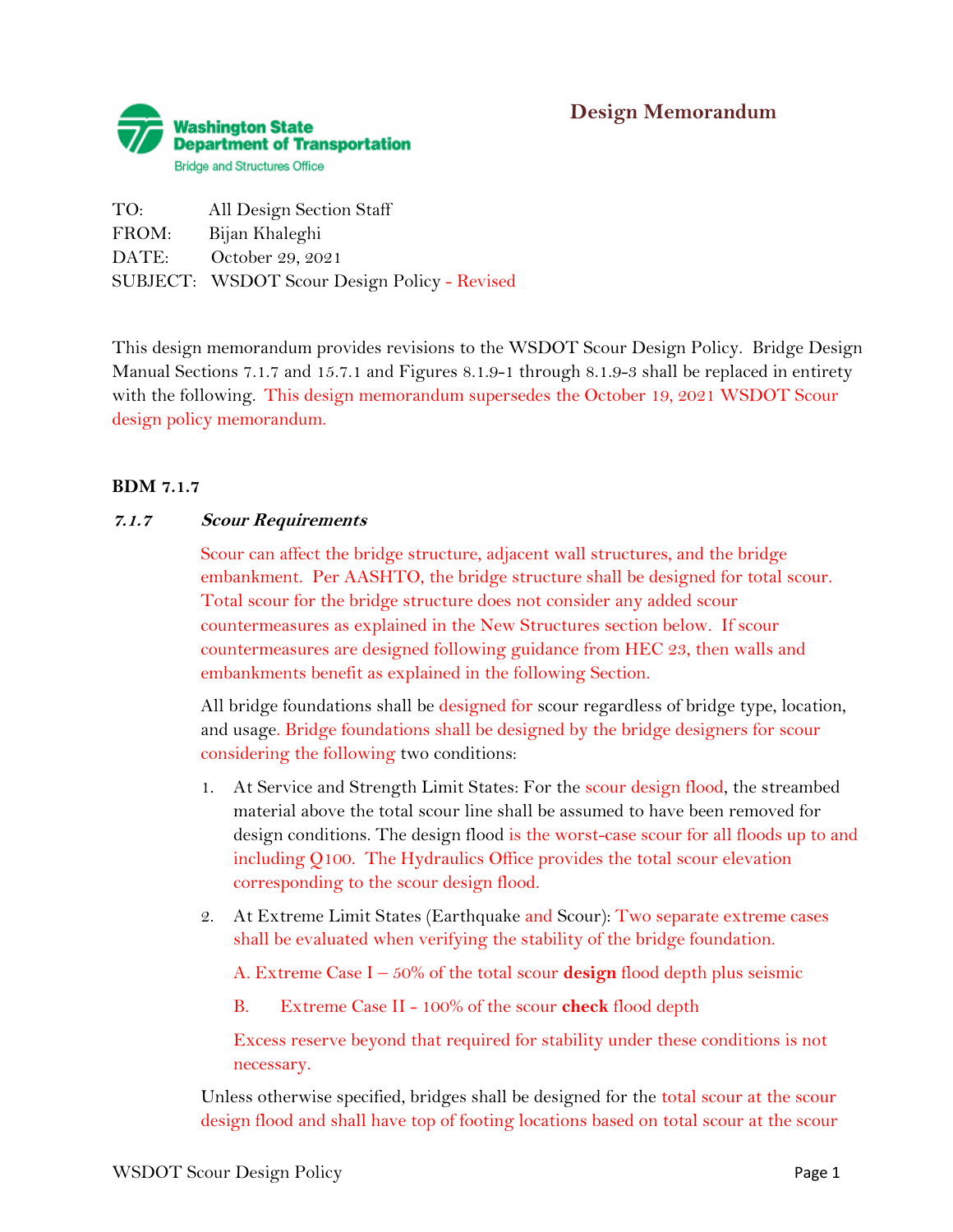check flood. If there is lateral migration, then the determination of total scour during both the scour design flood and the scour check flood shall account for the migrated state.

Total scour is determined by the Hydraulics Office.

Where conditions dictate a need to construct the top of a deep foundation footing or cap at an elevation above the total scour check flood, the bridge designers shall address the scour potential of the design, based on the State Hydraulics Office analysis of the scour potential of the proposed geometry of the foundation element.

Figure 7.1.7-1 as well as the following subsections provide guidance on top of footing or pile/shaft cap elevations.

## A. New Structures

Spread footings on soil or erodible rock shall be located by the bridge designers so that the top of footing is below total scour depths determined for the scour check flood. Spread footings on scour-resistant rock shall be designed and constructed to maintain the integrity of the supporting rock.

Deep foundations such as piles or shafts may be selected by the bridge designers to protect bridges from scour. Interior piers may have the top of shaft or top of pile cap placed above the depth of total scour at the scour check flood if the foundation is designed for this condition. For abutments without scour countermeasures designed per most recent version of HEC 23, the top of pile or shaft cap shall be below the total scour at the scour check flood. If an abutment has a scour countermeasure design meeting the most recent version of HEC 23 guidelines the top of pile or shaft cap may be placed above the depth of total scour at the scour check flood. The hydraulic and geotechnical recommendations shall account for the exposed cap and/or shaft or pile.

When fenders or other pier protection systems are used, the bridge designers shall address the effects of such systems on scour and collection of debris, based on State Hydraulics Office analysis of the hydraulic and scour effects of the proposed systems.

If stream migration risk is classified as anything other than "Low" in the Preliminary Hydraulic Design Report, then the foundation shall be designed for stream migration.

In cases where designing foundation for stream migration risk is classified as anything other than "Low" results in significant increase in construction time and costs, it is recommended to consider scour countermeasures as specified elsewhere in this memorandum.

Deviation in stream migration limits may be considered on a case-by-case basis with State Hydraulic Engineer's approval. Such deviation requires an in-depth migration study and justification that there will be a significant reduction in construction time and cost associated with the revised foundation design.

When migrated scour conditions could uncover the shaft cap and expose the supporting shafts below, soil arching conditions behind the shafts shall be assumed,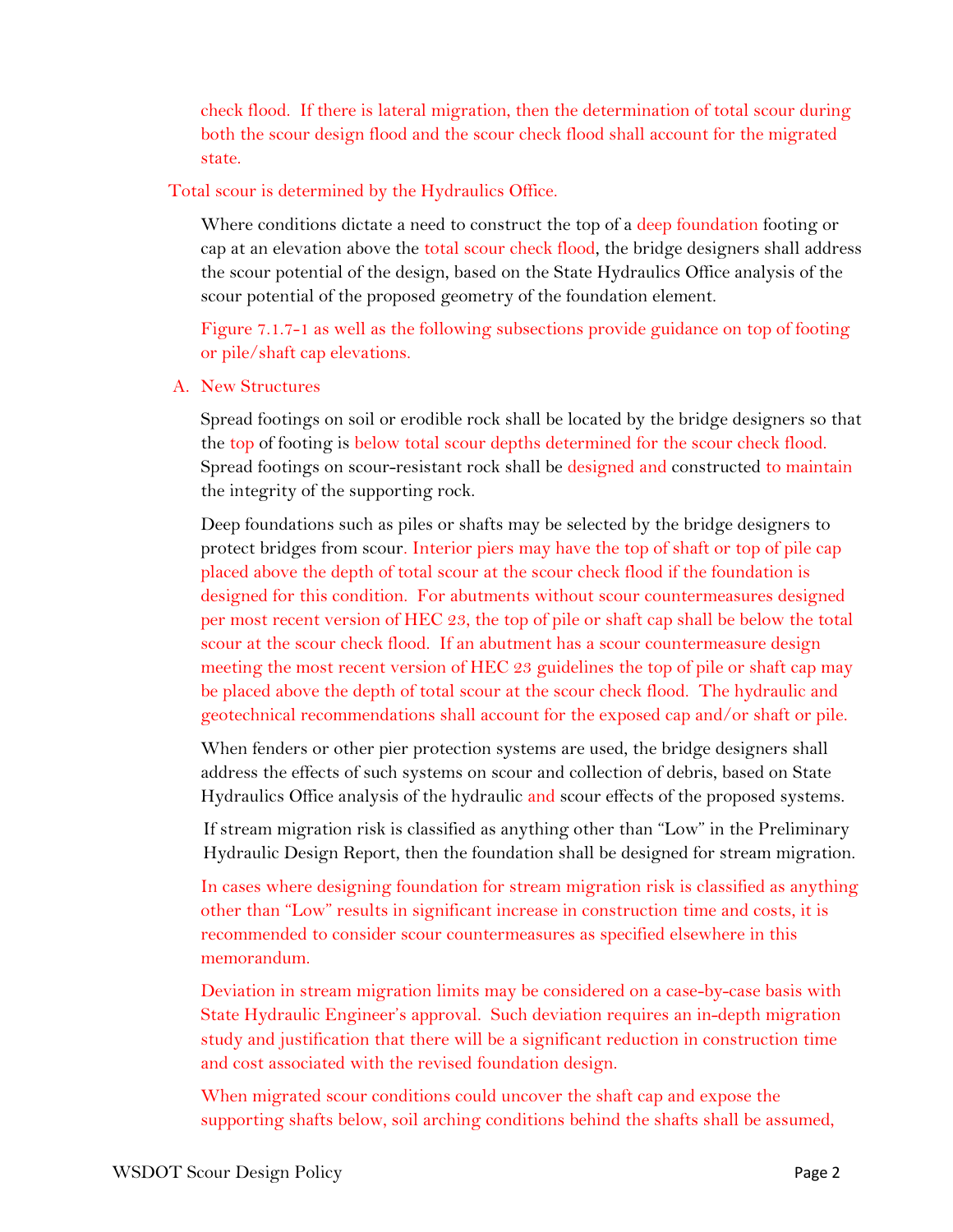requiring the full-depth earth pressures to be applied from behind the shafts and shaft cap as shown in Figure 7.1.7-2.

Lateral analysis of the shafts shall be determined using the forces from Figure 7.1.7-2 and ignoring all soil down to the scour depth. Axial capacity of the shafts shall be determined by ignoring the soil resistance above the scour depth.

B. Existing Structures

When scour conditions would uncover the spread footing, the Hydraulics Office shall be contacted, and a repair may be required.

C. Buried Structures

Three sided buried structures are supported by shallow or deep foundations, and therefore foundation guidance regarding scour shall follow that for New Structures above.

Four sided buried structures shall be positioned such that the bottom of the structure is located a minimum of 2 feet below total scour at the design flood.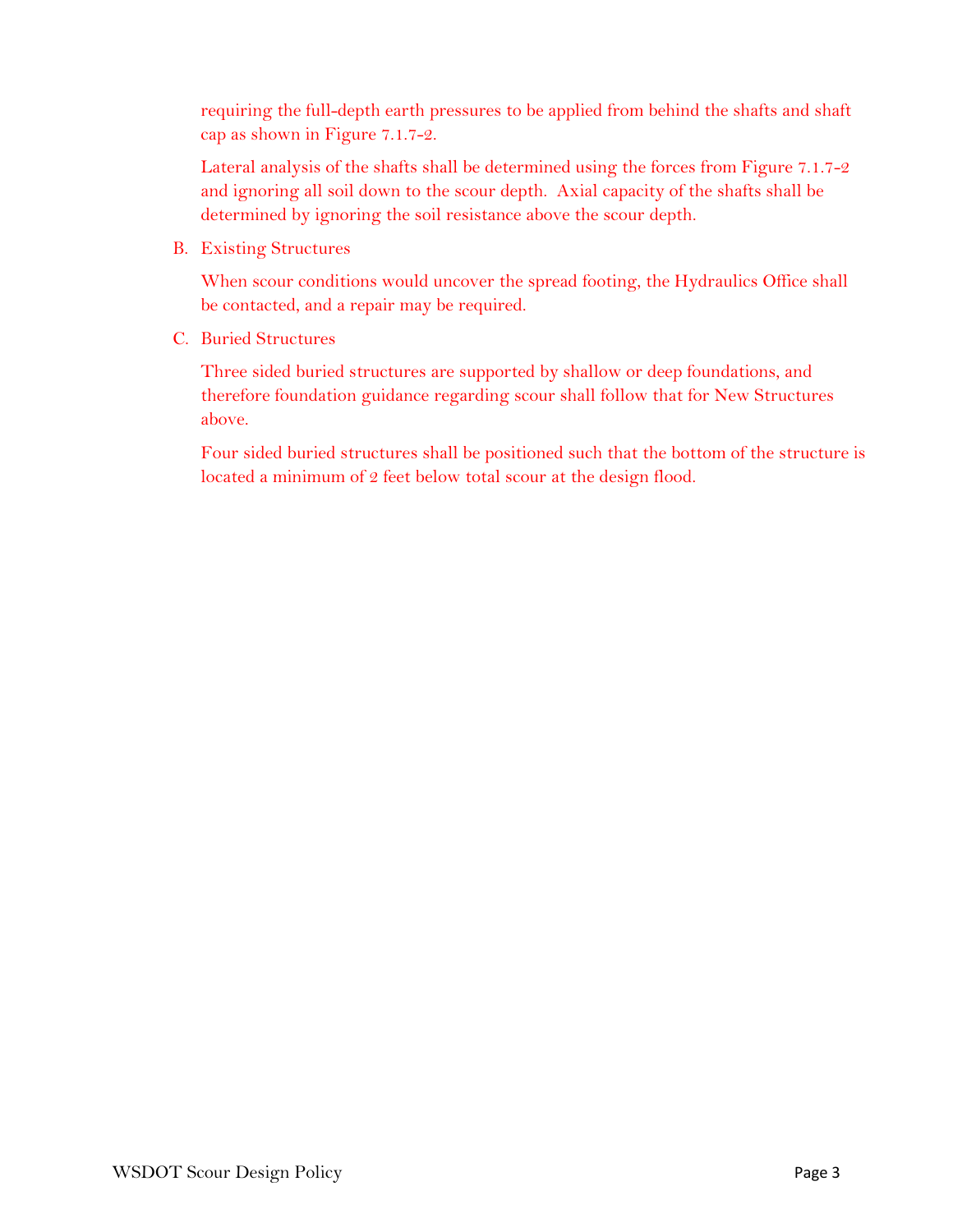

Figure 7.1.7-1 Foundation Scour Effects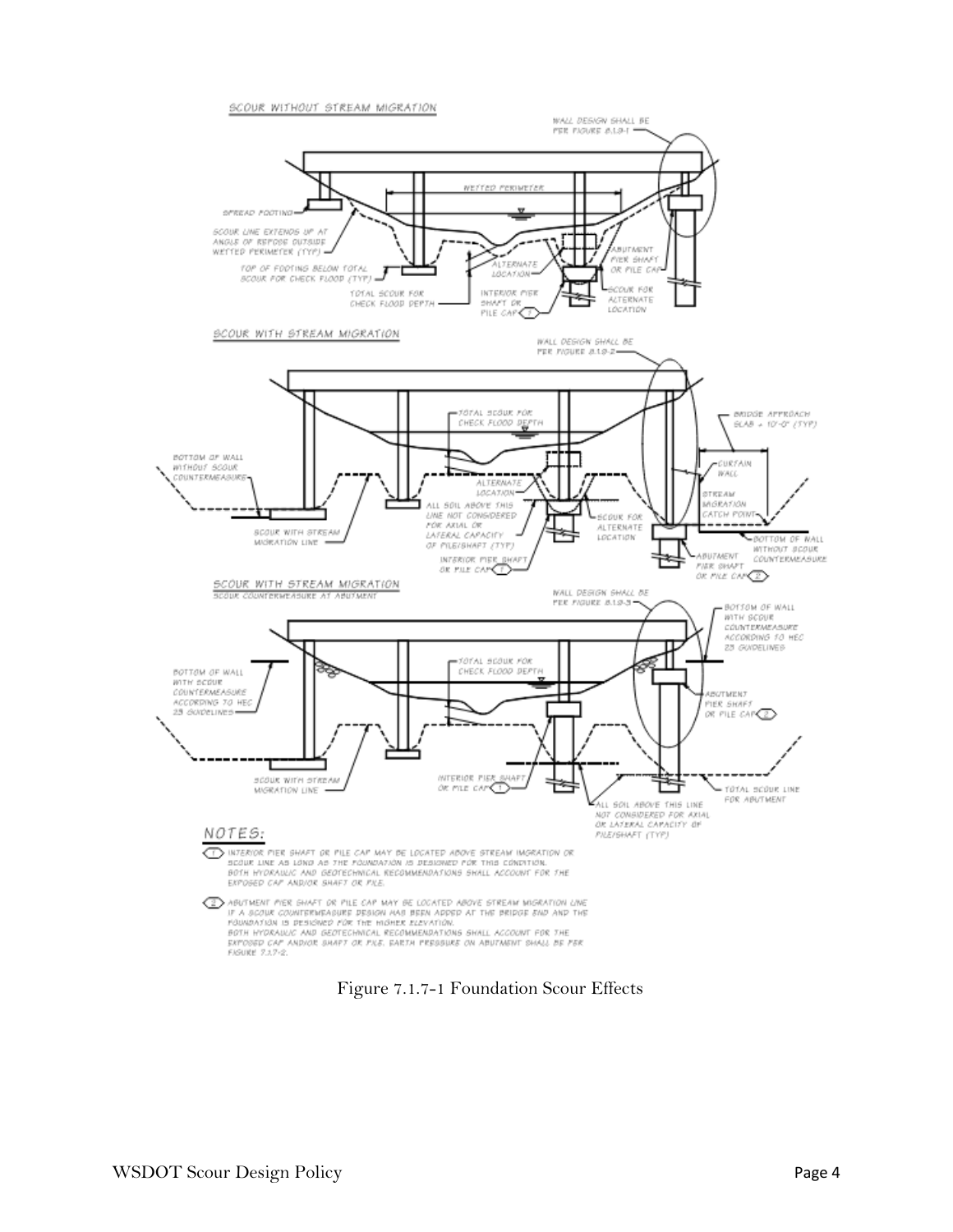

Figure 7.1.7-2 Scour Effects when the Shafts below a Shaft Cap are Exposed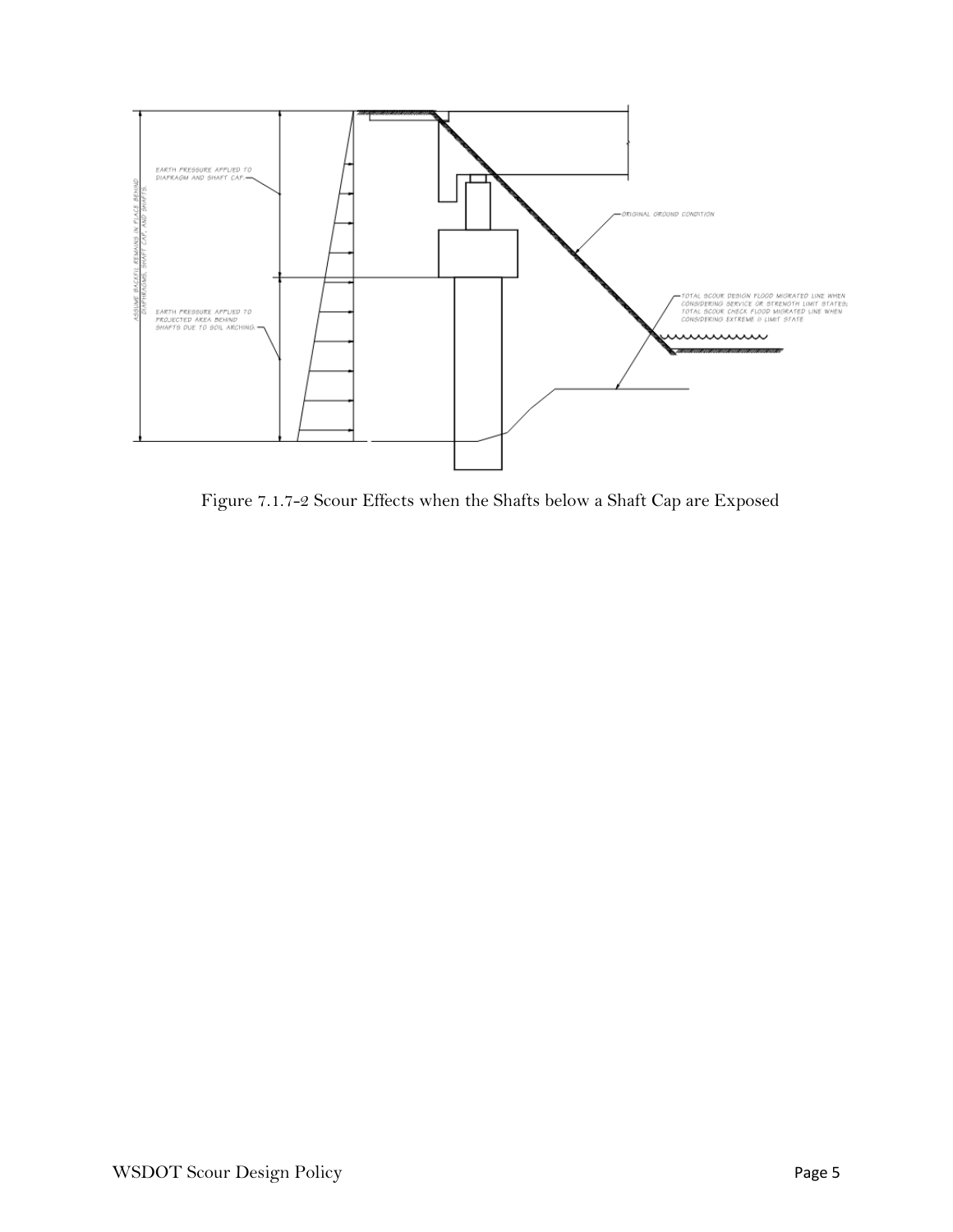# **BDM 15.7.1**

## **15.7.1 General Substructure Considerations**

## **A. Foundation Seals**

The top of seal, if used, shall be no higher than the total scour at check flood.

#### **B. Scour**

Requirements from 7.1.7 shall be followed. The hydraulic engineer of record replaces the Hydraulic Office where mentioned.

# **C. Combination of Extreme Event Effects**

## **1. Downdrag**

Seismic soil liquefaction induced downdrag forces shall be included in the Extreme Event I limit state. Downdrag loads may be decoupled from the inertial and overstrength load effects.

# **2. Lateral Ground Displacement**

Where lateral ground displacement (e.g. lateral spreading and lateral flow) is expected, the ground displacement may be decoupled from the inertial and overstrength load effects. See WSDOT *[Geotechnical Design Manual](about:blank)* Sections 6.4.2.7 and 6.5.4 for additional guidance on combining loads when lateral ground displacement occurs.

#### **3. Scour**

The effects of local scour shall be combined with earthquake loading. At the Extreme Event I limit state, the design shall consider a scour depth equal to 50 percent of the design flood scour depth.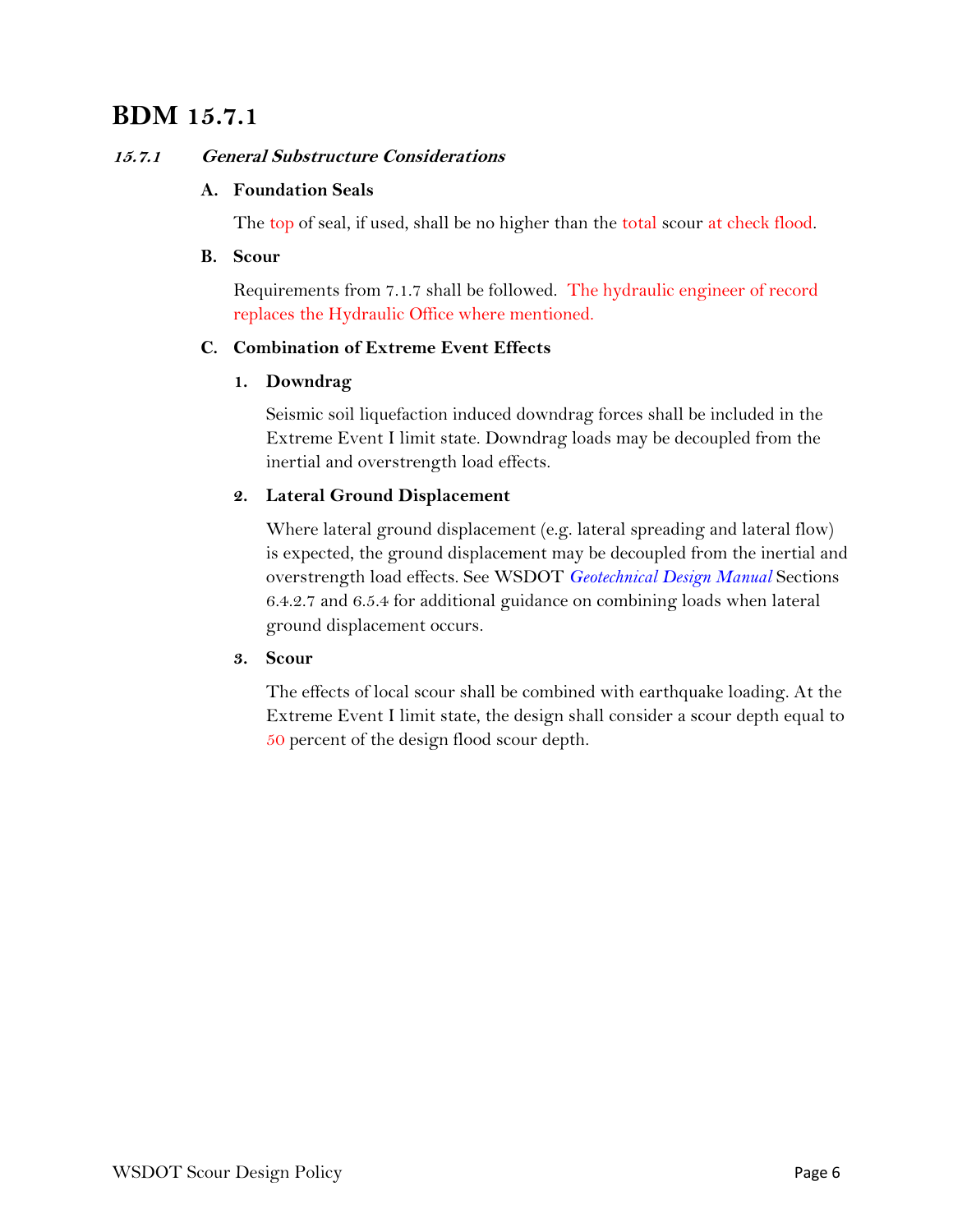#### **BDM Figures 8.1.9-1 through 8.1.9-3**







Figure 8.1.9-2 Scour with Stream Migration